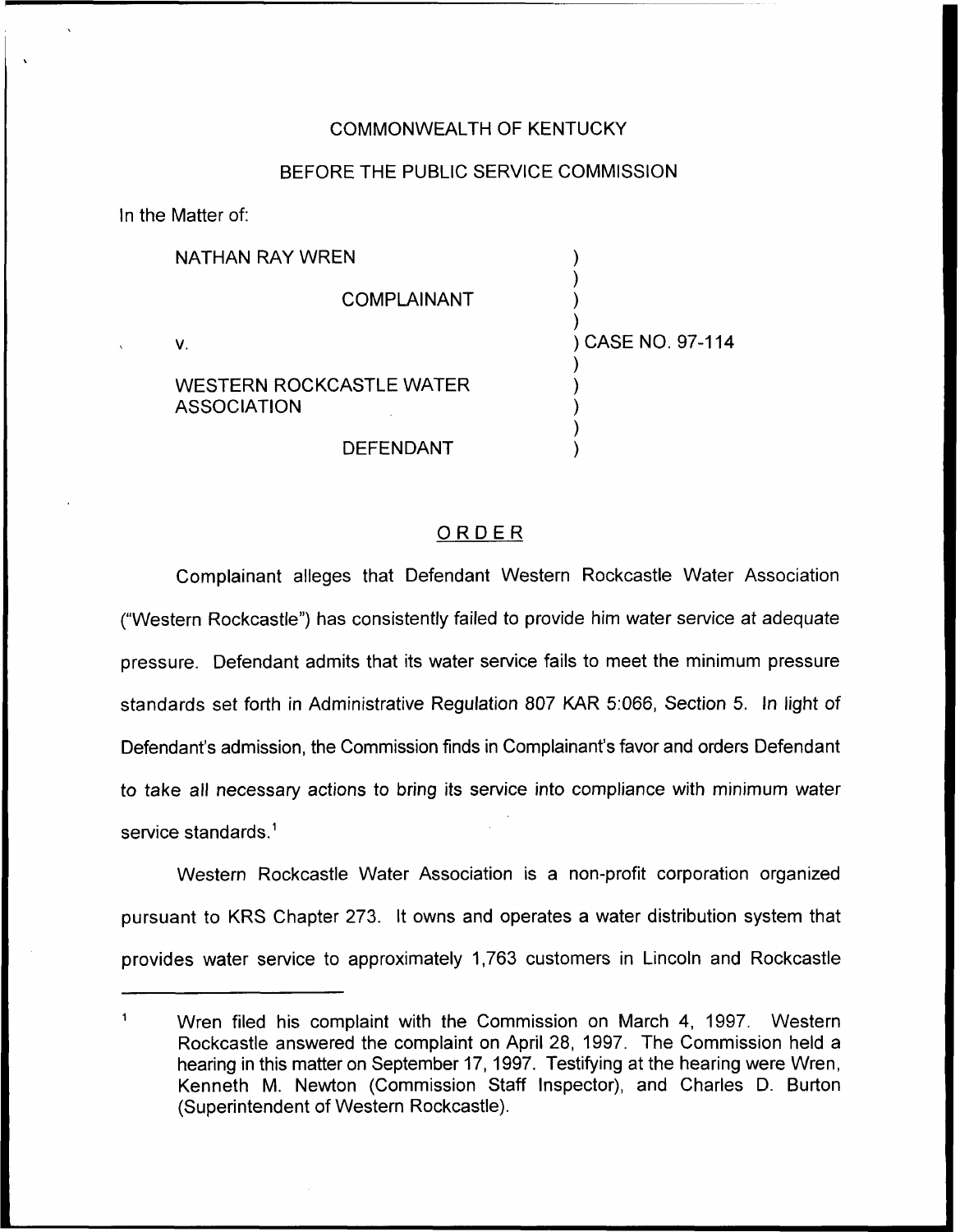counties, Kentucky. It does not operate any water production facilities, but purchases its water requirements from the City of Mount Vernon, Kentucky.

Nathan Ray Wren owns and operates a dairy farm in Lincoln County, Kentucky. Since 1987 Western Rockcastle has provided water service to Wren. Wren states that since it began providing his water service, Western Rockcastle has consistently failed to provide this service at adequate pressures regardless of seasonal conditions. He further asserts that the low pressure of his water service has posed significant problems for his dairy operations which rely on machinery requiring a constant water pressure of at least 30 pounds per square inch ("psi").

Commission Staff inspectors have confirmed Wren's allegations of low water pressure. On August 1, 1997, these inspectors installed water pressure recorders in the meter pits of Complainant and three other Western Rockcastle customers for a 7-day period. Their recordings indicate that the pressure of the water service provided to Wren consistently falls below 30 psi for extended periods. At its lowest point, Wren's water pressure fell to 14 psi. The recordings also indicated low pressures for customers residing in other portions of Western Rockcastle's service area.<sup>2</sup>

Western Rockcastle acknowledges that "there is a pressure problem in [Wren's] area. $^{\prime\prime}$  It does not contest the findings of the Commission Staff inspectors.<sup>4</sup> It has

 $\overline{2}$ Complaint Investigation Report (Aug. 15,1997). Transcript, Commission Staff Exhibit 1.

Transcript at 18.

ld. at 18-19.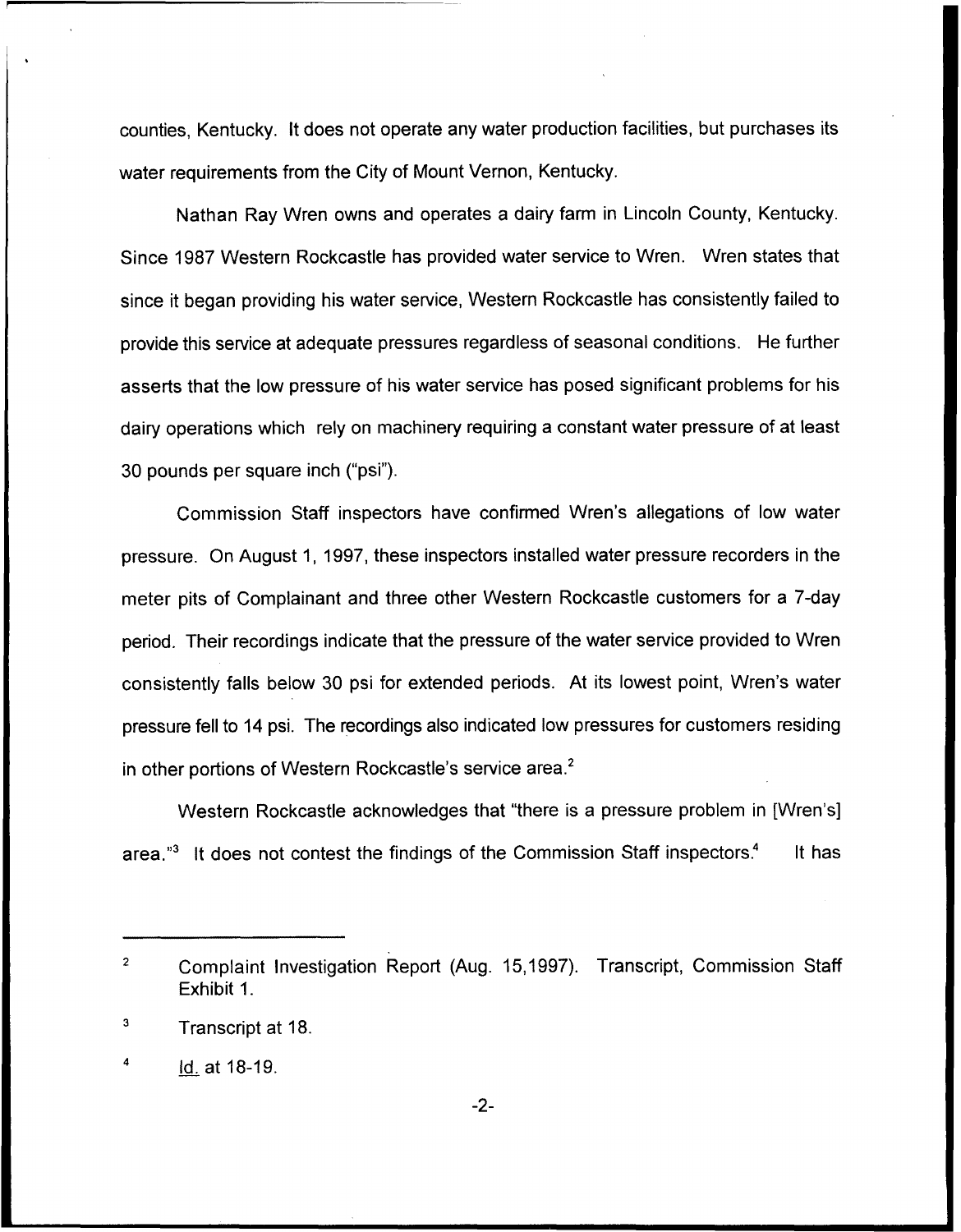conceded that it is not meeting its obligation to the Complainant.<sup>5</sup> It proposes to install an

in-line hydropneumatic pump to increase water pressure to Complainant and to assume

the cost of the installation.

Based upon our review of the evidence of record and being otherwise sufficiently

advised, the Commission finds that Western Rockcastle's present water service to

Complainant fails to meet minimum regulatory standards and constitutes an unreasonable

utility practice. Administrative Regulation 807 KAR 5:066 provides:

Standard pressure. Each utility shall, subject to the approval of the commission, adopt and maintain a standard pressure in its distribution system at locations to be designated as the point or points of "standard pressure." The selection of such points shall be confined to locations fairly representative of average conditions. In selecting points for fixed standard pressure, a utility may divide its distribution system into districts if division is necessary due to differences of elevation or loss of pressure because of friction, or both, and may either adopt a standard pressure for each division or establish a single standard pressure for its distribution system as a whole. In no case shall the constant difference between the highest and lowest pressures in a district for which a standard has been adopted exceed fifty (50) percent of such standard. In the interpretation of this rule it shall be understood that in districts of widely varying elevations or low customer density a utility may undertake to furnish a service which does not comply with the foregoing specifications if the customer is fully advised of the conditions under which average service may be expected. It shall be understood that nothing shall prevent the commission from requiring improvements when, upon investigation, it appears right and proper that such betterments should be made. In no event, however, shall the pressure at the customer's service pipe under normal conditions fall below thirty (30) psig nor shall the static pressure exceed 150 psig.

5 Id. at 99.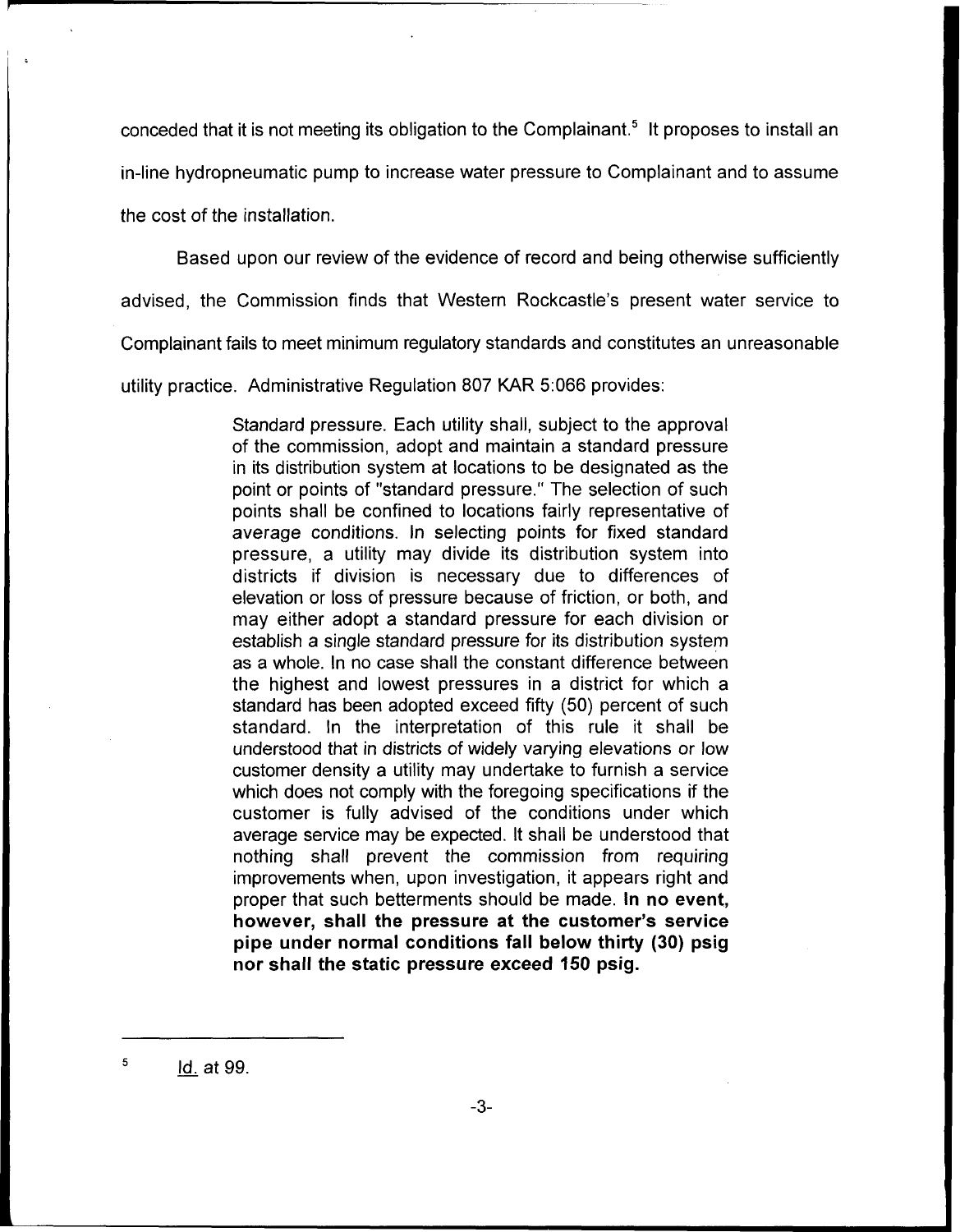807 KAR 5:066, Section 5(1) (emphasis added). The evidence clearly shows that Western Rockcastle has failed to provide water service to the Complainant at the minimum acceptable pressure standards. The Commission further finds that Western Rockcastle should take immediate action to bring the Complainant's water service to minimum acceptable standards.

The Commission notes the low pressure problems of which Wren has complained do not appear to be isolated. The Commission Staff report indicates that low pressure problems are systemic to Western Rockcastle. Accordingly, the Commission finds that Western Rockcaste should undertake a comprehensive hydraulic analysis of its distribution system to determine the extent of these problems. If this analysis indicates system deficiencies, Western Rockcastle should take immediate steps to correct those deficiencies.

IT IS THEREFORE ORDERED that:

 $1<sub>1</sub>$ Within 30 days of the date of this Order, Western Rockcastle shall take all actions necessary to bring its water service to Complainant in compliance with Administrative Regulation 807 KAR 5:066, Section 5. At a minimum, Western Rockcastle shall install an in-line hydropneumatic pump to increase water pressure to Complainant.

2. Western Rockcastle shall bear all costs to bring its water service to Complainant in compliance with Administrative Regulation 807 KAR 5:066, Section 5. These costs include the cost of installing, maintaining and operating an in-line hydropneumatic pump to increase water pressure to Complainant.

 $-4-$